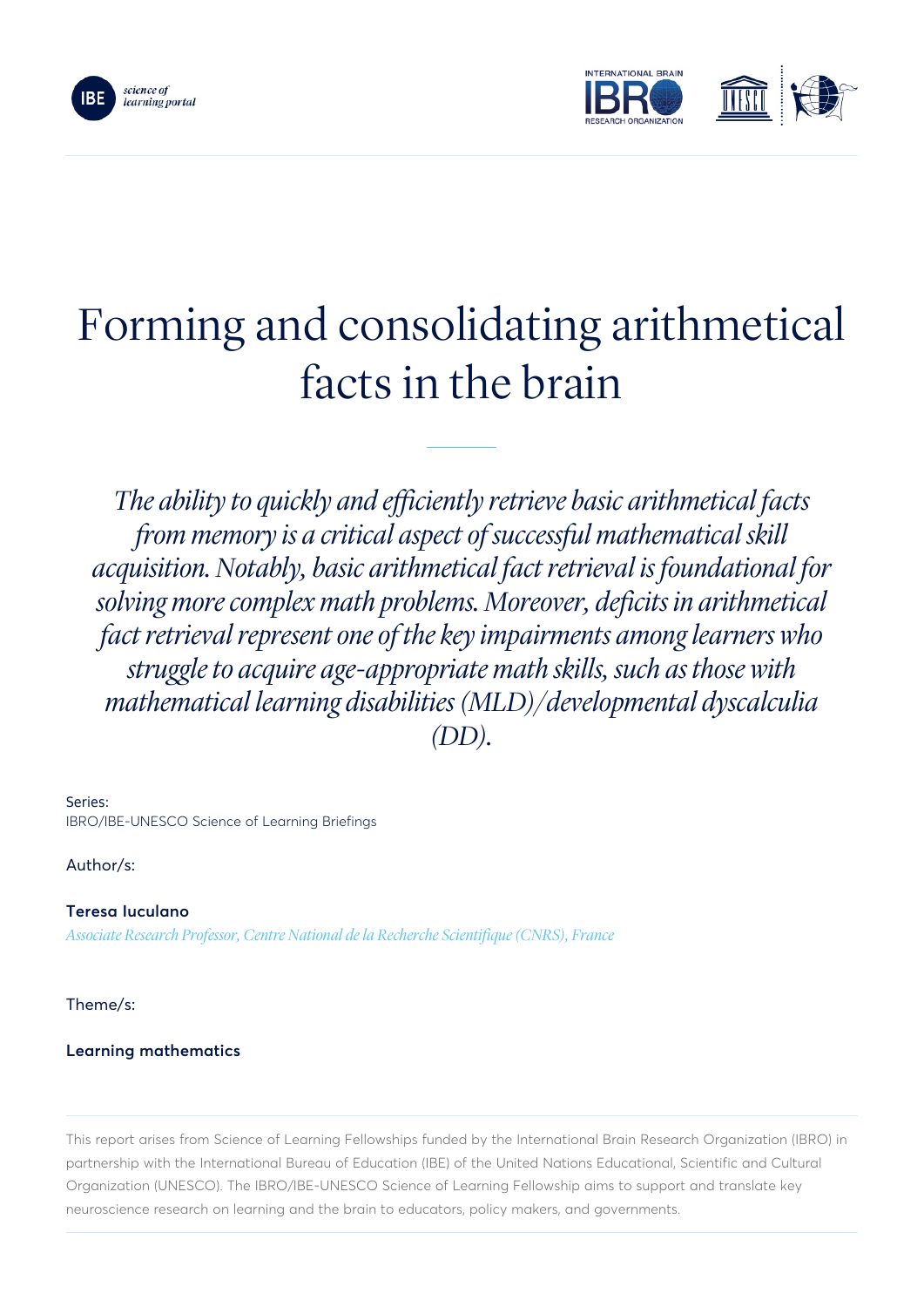#### Executive summary

- The ability to efficiently retrieve basic arithmetical facts from memory is critical to successfully achieve and master more complex aspects of mathematics.
- Over development, gains in arithmetic problem-solving skills are characterized by a gradual shift from inefficient, effortful counting strategies to direct retrieval of arithmetical facts.
- This shift in strategy-use is supported by the cross talk between different memory systems in our brain, one devoted to short-term replay and multistep manipulations, the other implicated in quasi-permanent long-term storage.
- These systems communicate with each other via characteristic brain rhythms that seem to be orchestrated by the hippocampus, a small seahorse-shaped region, located in the inner layers of our brain.
- The "orchestrating job" of the hippocampus seems to be promoted by appropriate phases of sleep and rest, hinting at the idea that ad hoc recommendations should be developed to promote awareness of the importance of these factors during learning and, where appropriate, their harmonization with educational strategies, particularly for children with mathematical delays or disabilities.

### Introduction

The ability to quickly and efficiently retrieve basic arithmetical facts from memory is a critical aspect of successful mathematical skill acquisition<sub>[1,2]</sub>. Notably, basic arithmetical fact retrieval is foundational for solving more complex math problems. Moreover, deficits in arithmetical fact retrieval represent one of the key impairments among learners who struggle to acquire age-appropriate math skills, such as those with mathematical learning disabilities (MLD)/developmental dyscalculia (DD)[3,4].

Throughout typical development and usually by the age of 10, when asked to solve simple single-digit arithmetical problems (e.g., *3+4 = ?)*, children learn to move away from counting-based strategies (e.g., verbal or finger counting) in favor of less effortful memory-based ones. This transition is a learning process that is anything but effortless. It is slow and involves the "*push and pull*" of multiple brain systems and their dynamic interaction.

When counting on from *3* to *7* to solve the problem *3+4,* an association is slowly formed between the correct solution (*7*) and its addends (*3* and *4*). Several cognitive abilities—and the brain systems supporting them—aid the process by which this association is formed. Specifically, the child needs to first adequately master counting procedures and principles. That is, the child needs to know that *4* is the number that comes immediately after *3,* and that *7* is when the counting sequence "*needs to stop.*" Furthermore, when solving this problem, children need to maintain, and dynamically manipulate these rules. They must also update intermediate results "on the fly," an ability defined as *working memory*.

Working memory allows for transient information to persist in the brain as "active representations" (i.e., an active snapshot, if you wish). In this sense, working memory facilitates the active manipulation of information for slightly longer periods of time (i.e., beyond their transient sensory availability). Imagine you are following a set of instructions for a cooking recipe. Being able to briefly glance at a "picture/snapshot" of the recipe held in your mind will certainly help you to efficiently execute the steps required to make it. Working memory essentially enables our brain to hold such "snapshots" (i.e., representations) for a period of several seconds, facilitating mental manipulations on them. Yet, working memory manipulations are effortful, and one of the goals of any successful learning is to "free up" working memory resources in favor of much more efficient retrieval strategies that require minimal mental computations (i.e., arithmetical fact retrieval rather than incremental counting).

How does this transition occur? How do children develop the ability to automatically know that *3+4* is *7*? Neuroscience has recently started to shed light on how this stable association is formed in the brain.

### Working memory and memory consolidation in the brain

Working memory is known to be supported by the dynamic interaction of two brain areas of the cortex (i.e., the outer layer of our brain). These are the parietal and the prefrontal cortices (see Figure 1). Specifically, a dynamic cross talk between these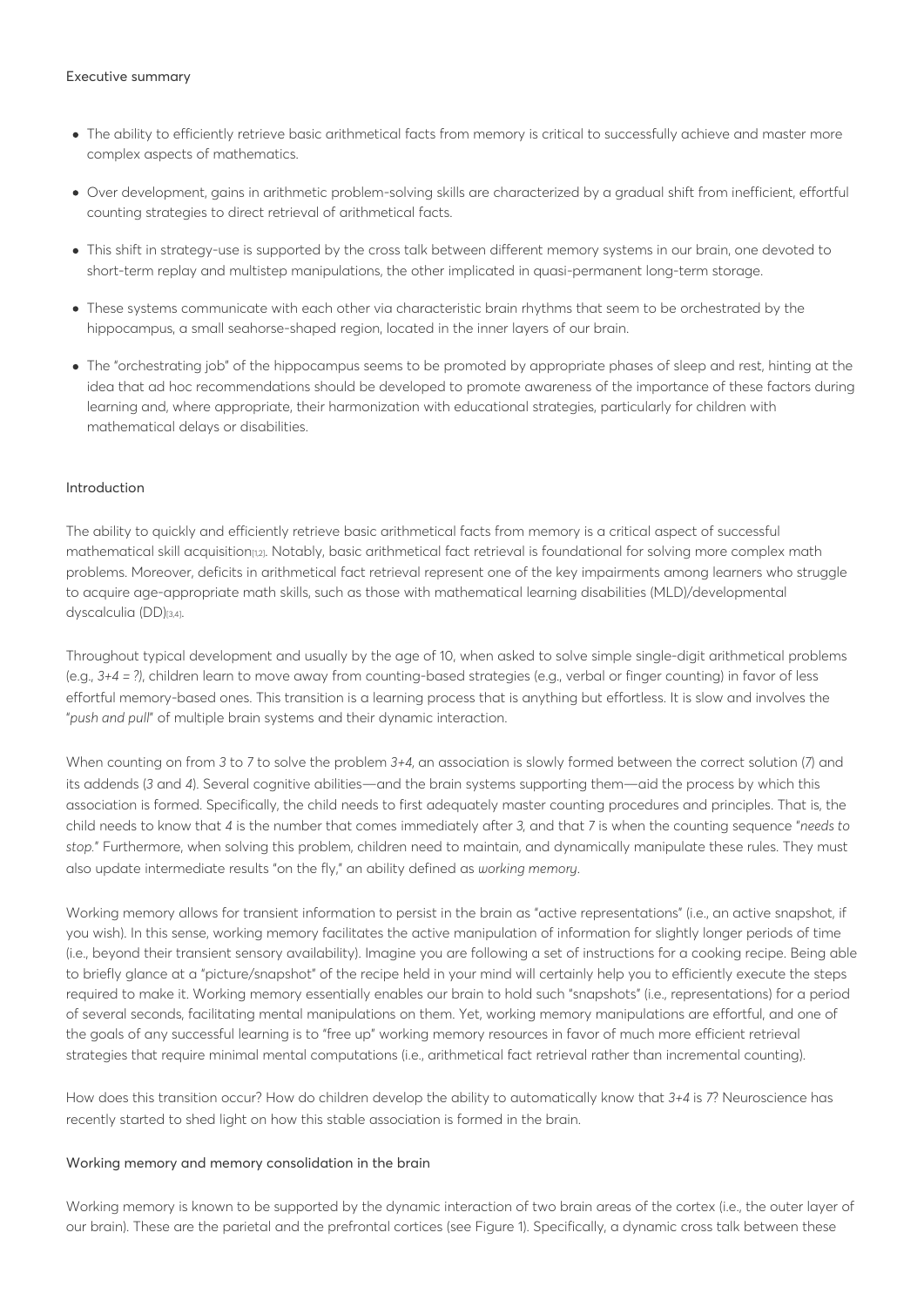two brain areas is known to aid maintenance and updating of information "on the fly."



Figure 1. Schematic illustration of different memory systems of our brain. Left: lateral view of the brain. The working memory system is supported by brain regions of the cortex (i.e., the outer part of our brain). Right: medial view of the brain. The memory-formation/memory-consolidation system is supported by the hippocampus, a small seahorse-shaped region of the brain situated in the medial (inner) aspect of the temporal lobe.

Working memory processes thereby allow the child to remember the rules of the arithmetical operation at hand and, at the same time, hold the intermediate results of their counting. While this happens, the knowledge and application of the rule-tobe implemented (i.e., a mental process called *executive control*) will help the child to correctly update their computations and consequently "stop the counting" at the right number (i.e., the number that represents the end of the counting sequence for that arithmetical operation). As these working memory processes are taking place, memory-formation and consolidation processes coordinated by brain regions located much deeper in our brain (i.e., the medial temporal lobe, and particularly the hippocampus—see Figure 1) slowly pick up on this information, to ultimately generate a stable association between the "start- and end-points" of the aforementioned computations (i.e., the addends and the result of the arithmetic problem).

How does this happen? Or, in other words, how do these brain regions interact with one other to simultaneously maintain and manipulate transiently available information and slowly generate stable arithmetical facts? How do brain regions exchange information? What is their communication-currency?

### The "language" of the brain: Neural oscillations

It is well established that the flow of information from one area of the brain to another occurs via spikes of repetitive (and rhythmic) electrical activity (i.e., neural oscillations). In the case of working memory, converging evidence suggests that our transient "snapshot" of information is maintained as an active representation over several seconds in our brain via rhythmic oscillations that have their characteristic frequencies (i.e., rate of occurrence) synchronized. These types of frequencies are mainly generated in the parietal and prefrontal cortices (see Figure 1). For instance, when we see a stimulus that must be remembered over a brief delay (e.g., steps one-to-three of a cooking recipe), electrical activity is first generated from our brain in response to that stimulus. Interestingly, after the stimulus is gone, our brain cells (i.e., neurons) continue to spike at a similar rate, creating a short-term representation of that stimulus (i.e., our transient "snapshot"), allowing for its active mental manipulation[5]. Specifically, it seems that the parietal cortex is the one "in charge" of maintenance, supporting short-term information storage, while updating is achieved with the help of an attentional control system—the so-called *central executive—*which is aided by the prefrontal cortex[6]. The mechanics of this process roughly resemble what happens in an orchestra. Let us see how.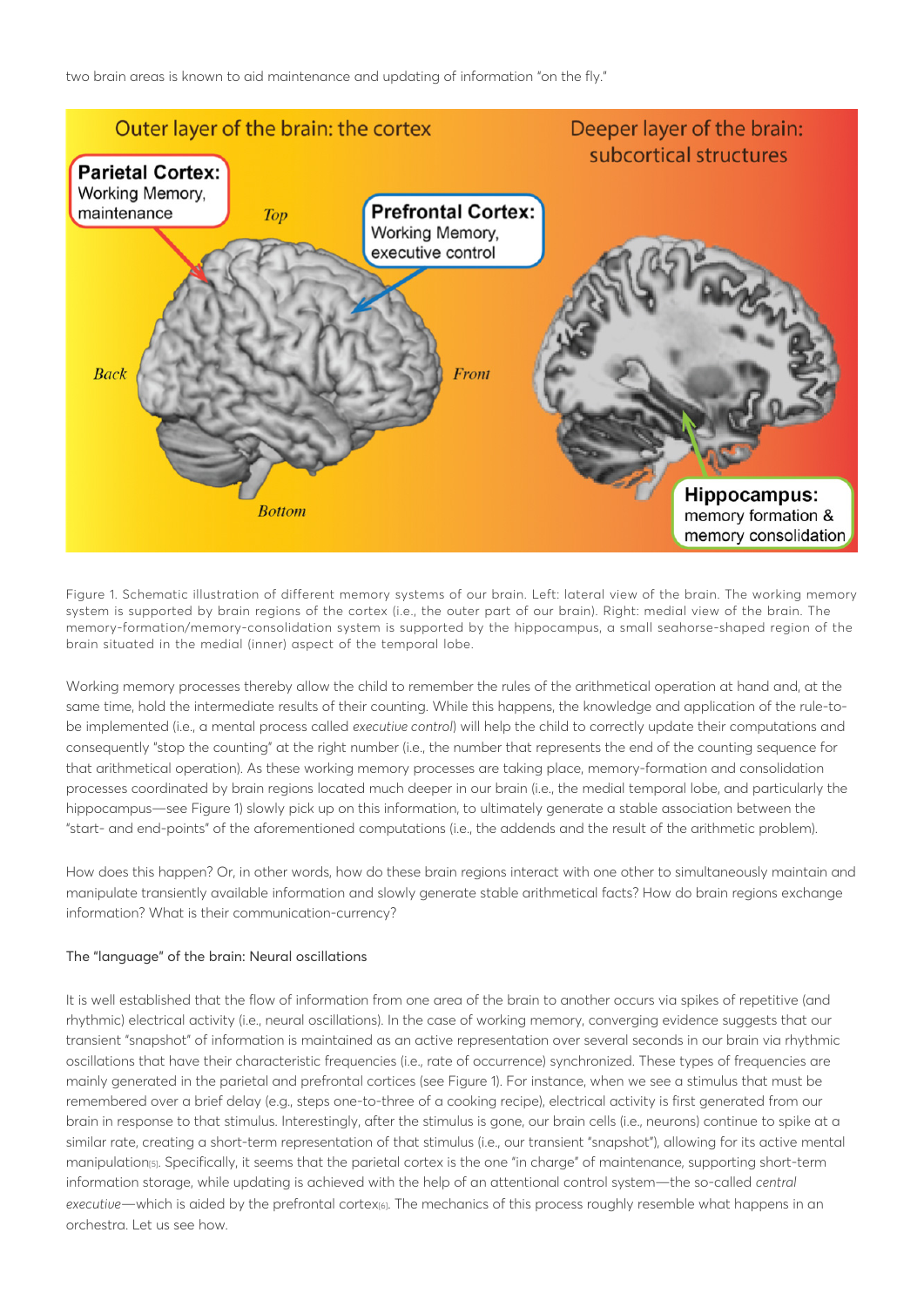![](_page_3_Figure_0.jpeg)

Figure 2. Schematic illustration of theta-gamma coupling important for working memory. Red lines: fast gammaoscillations. Blue lines: slower theta-oscillations.

The two key frequencies during working memory tasks are gamma—a rather fast frequency spiking at the rate of 30-100Hz, and theta—a much slower frequency whose rhythm is of 4-8Hz (see Figure 2). You can imagine that gamma is like the violins of an orchestra: They carry on the melody of the piece and their tempo is usually quite fast. The melody, in this case, is similar to our transient "snapshot" (i.e., it carries the fundamental characteristics of the stimulus, even after the stimulus is gone). Theta, on the other hand, is more like the cellos: Their melody is less distinct, their tempo is slower, but their function is crucial—they keep the beats and the rhythm of the piece. Crucially, they do so by interacting with the violins, gluing the melody together by representing multiple information in an ordered way<sub>[7]</sub>, allowing for the appropriate steps of the manipulation to occur in the right sequence. As in an orchestra, in our brain, these two types of oscillation-frequencies (gamma and theta) communicate with one another and this occurs when they are "in synch"(see Figure 2). A cross talk between different oscillatory frequencies is typically referred to as "coupling," so in this case we are talking about a thetagamma coupling. The theta-gamma coupling (see Figure 2) seems to be at the core of successful working memory performance. In particular, the theta-gamma coupling has been shown to be important for the active (and successful) manipulation of information in working memory[8] which, as we have seen, represents a crucial step during learning of arithmetical facts.

But how do these active manipulations of well-ordered information (and steps) eventually culminate in the formation and consolidation of stable associations between the problem (*3+4)* and its correct solution (*7*)?

One of the key players in this process is a brain region related to memory (and memory formation) par excellence: the hippocampus[9], a small seahorse-shaped area situated in the medial (inner) aspect of our brain in the medial temporal lobe (see Figure 1). How does such a small structure in our brain support the process of building efficient fact-retrieval skills? The hippocampus is known to be particularly important for binding information together<sub>[10]</sub> and its modus operandi seems to involve theta-oscillations (see Figure 2). It seems that the hippocampus synchs itself (i.e., the technical term is "phase-locks" itself) with regions of the cortex via theta oscillations[11]. By "speaking the same language" of cortical areas, the hippocampus can "access" the information briefly stored and manipulated by these regions and bind it together for more permanent storage. This process culminates in what is known as memory consolidation whereas the information assembled in the hippocampus is "transferred back" to the cortex in the form of a "memory-fact" (*3+4 =7*), which—unless required by another task, such as in the case of more complex calculations or equations—does not need to be manipulated any further.

### The hippocampus: The transient player during arithmetical fact learning

As we have seen, the hippocampus seems to be crucial for forming and consolidating memory-facts in the brain. However, its role, while pivotal, is transient: Memories that are originally hippocampus-dependent gradually become hippocampusindependent as they get consolidated in the outer parts of the cortex<sub>[12]</sub>. This transition was well demonstrated for the specific case of arithmetical fact learning by a recent study[13]. Children of 7-9 years of age were tested as they performed simple arithmetical operations (e.g., *3+4 = ?*) while their brain activity was recorded by functional magnetic resonance imaging (fMRI) scanning. At this age, children showed high prefrontal and parietal activity during problem-solving, possibly reflecting effortful working memory processes taking place in their brains while solving these problems.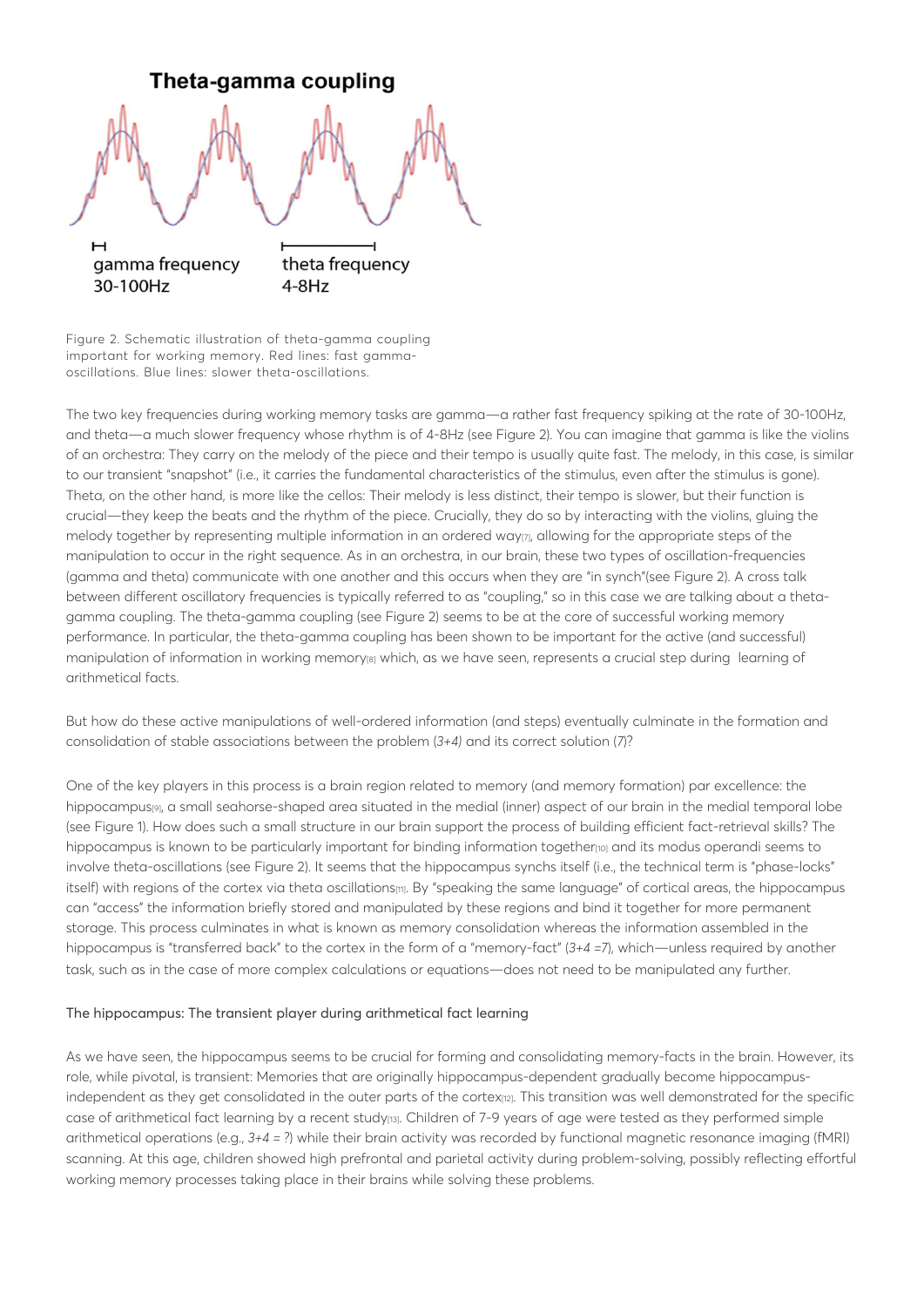![](_page_4_Figure_0.jpeg)

Figure 3. Left panel: During arithmetic problem-solving, activity of the right hippocampus increases in 10- to 11-year-olds. Right panel: Connectivity of the right hippocampus with regions of the prefrontal and parietal areas in the outer cortex increases with increases in arithmetic fact retrieval (Adapted from Qin et al., 2014).

When tested at the age of 10-11 years, however, the same children showed decreases in prefrontal and parietal activity and increases in hippocampal activity (see Figure 3—*left panel, top*). Critically, the increase in hippocampal activity when children were older was accompanied by higher use of fact-retrieval strategies. The latter aspect was tested by asking the children—outside the scanner at this point—to report the strategy used to solve the problem. Example of strategies varied from "just knew it!" (i.e., retrieval) to "I counted in my head" or "I counted on my fingers" (i.e., both examples of counting). Even more interestingly, the authors found that gains in fact retrieval—that is, increasingly reporting retrieval strategies during arithmetic problem-solving—from when the children were 7-9 to when they were 10-11 years old were related to increases in brain connectivity (i.e., brain cross talks) between the hippocampus and prefrontal and parietal regions of the cortex (see Figure 3—*right panel*). This data suggests that a reciprocal dialogue between the hippocampus and the cerebral cortex underlies successful memory consolidation for arithmetical facts. As facts get stored in a more permanent way, the hippocampus is no longer needed. And indeed, the authors found that groups of adolescents and adults, while continuing to show increased retrieval-rates, did not show any hippocampal engagement while solving the same arithmetic problems that were given to the children<sub>13</sub> (see Figure 3—*left panel, bottom*). The findings of this study point to a developmentally specific role of the hippocampus in the acquisition of arithmetical facts. Interestingly, lack of hippocampal activity during arithmetic problem-solving has been reported in a group of 10- to 12-year-old children with MLD[14]. This suggests that one of the possible developmental deficits in these children may derive from a failure to appropriately engage the hippocampal system during crucial phases of arithmetic learning.

### Facilitating memory consolidation: The active role of sleep and rest

As discussed, when children start acquiring arithmetic problem-solving skills—first through the application of effortful multistep rules and counting procedures, and later through increased implementation of efficient retrieval strategies—a dynamic dialogue is established between the cortex (i.e., the outer layer of the brain) and the hippocampus (see Figure 1). The hippocampus tunes to the frequencies of the cortex and, in this way, the cortex can send information to the hippocampus which is in charge of elaborating them by binding them together. Yet, at this point, the information held in the hippocampus is not securely stored. Fortunately, this is not the end of the story. As previously described, memory consolidation—which is at the core of successful fact retrieval—occurs via a further (and reciprocal) cortical-hippocampal dialogue. This dialogue is twostage and, as we have seen, occurs *via* brain frequencies. Stage one takes place during the waking phases of learning and, as previously described, is characterized by a set of relatively higher frequency signals (including theta) conveying information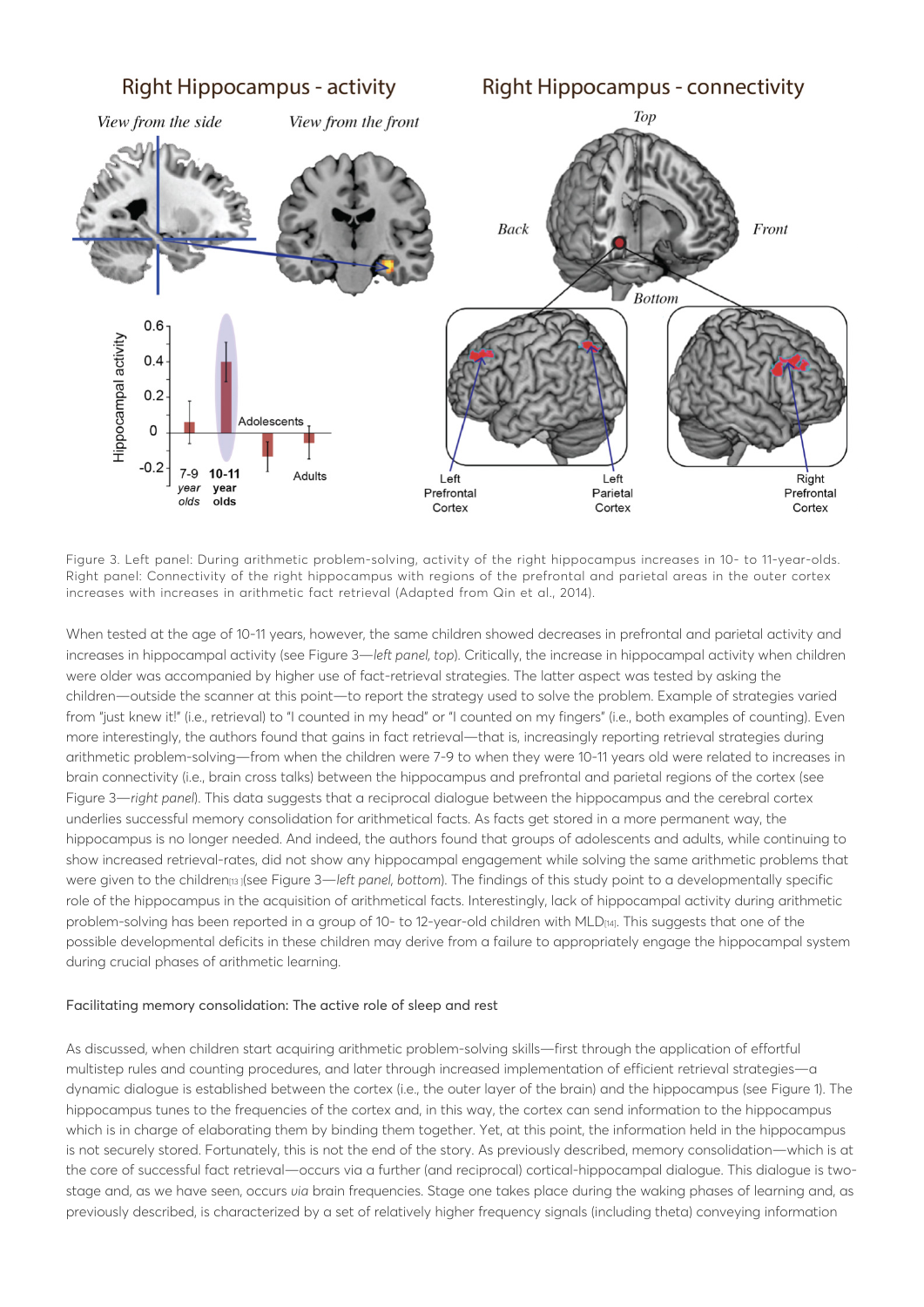between the cortex and the hippocampus. In contrast, during stage two—which occurs when we are asleep—information travels also in the reverse direction, from the hippocampus to the cortex *via* much lower frequency bands (< 1Hz). Such "outbound-flow-of-information" has been shown to occur during what is known as slow-wave sleep (SWS). SWS constitutes one of the two core sleep phases—the other is rapid eye movement (REM) sleep. SWS is predominant during the early part of the night and decreases both in intensity and duration across the sleep cycle, whereas REM sleep becomes more intense and extensive towards the end of the sleep cycle[15]. In terms of rhythm, SWS is characterized by very slow brain oscillations (< 1Hz), while REM sleep predominantly shows theta-like (4-8Hz) frequencies/oscillations that have been extensively studied in animal models[15]. The order in which SWS and REM sleep occur across the sleep-cycle (i.e., SWS precedes REM sleep) is very aligned with their hypothesized role in fostering the cortical-hippocampal dialogue that is at the core of memory-consolidation. In fact, it has been proposed that during SWS, recently acquired hippocampal information is first reactivated and then transmitted to the cortex where it becomes part of a more permanent memory-storagered. In turn, ensuing REM sleep may help stabilize this "hippocampally-reshaped-information" into a consolidated fact within the permanent memory-storage<sub>[17]</sub>.

To date, no studies have systematically assessed the contribution of sleep (either SWS or REM sleep) to the acquisition of arithmetical facts in children (nor adults). Yet, evidence seems to suggest that sleep is indeed important to memory formation and consolidation, particularly in children. In a study that asked 9- to 12-year-olds to learn novel word-pairs and assessed their performance either after a full night's sleep or after a similarly long lag of wakefulness, it was reported that performance was significantly better after sleep. Specifically, when children were examined after a full night's sleep (i.e., they learned the word-pairs in the evening and were tested the next morning) their retrieval-rate was higher compared to when they learned the word-pairs in the morning and were tested the same evening (i.e., no full-sleep cycle between the learning and test phase)[18]. Daytime sleep—in this case in infants—has also been related to better performance during learning of novel objectword-pairs associations: Performance in the "nap group" was significantly better than performance in the "non-nap group"[19].

Together with sleep, wakeful rest periods have also been related to better learning. Studies indicate that moments of unoccupied rest immediately after learning can help memory consolidation, possibly through mechanisms of enhanced theta oscillations that are likely orchestrated by the hippocampus. In a study of word-list learning in 13- to 14-year-olds, it was shown that the word list that was followed by a period of 10-minute rest was much better retrieved (i.e., remembered) compared to a word list that was followed by a 10-minute problem-solving session. This effect was particularly evident in individuals who performed at the lower end of the distribution for word recall[20]. Notably, another study exploring the learning of lists of word-pairs found that hippocampal theta power was significantly higher during conditions when eyes were closed[21]. As mentioned, these studies have mainly looked at verbal tasks, and remembering a list of novel words may not necessarily involve the same exact computations taking place during arithmetic learning. Yet, the mechanisms of action may be very similar, demanding the support of the hippocampus and hippocampal-cortical connectivity as we have seen[13] (see Figure 3).

In the math domain, more studies are needed that specifically assess the contribution of different phases of sleep and rest to the successful acquisition of arithmetical facts. With this in mind, the next challenge will be to start taking these aspects into consideration in the dialogue between different educational stakeholders (including mainstream teachers, teachers of children special needs, clinicians, policy makers, and parents), particularly when trying to foster better learning environments for children falling at the lower end of the distribution for mathematical abilities.

### References

- 1. Geary, D. C. Children's early numerical abilities. In: *Child. Math. Dev.: Res. Pract. Appl.* 1-35 (1994). American Psychological Association doi: 10.1037/10163-000
- 2. Geary, D. C. & Brown, S. C. Cognitive addition: strategy choice and speed-of-processing differences in gifted, normal, and mathematically disabled children. *Dev. Psychol. 27(3)*, 398–406 (1991). doi:10.1037/0012-1649.27.3.398
- 3. Iuculano, T. *Neurocognitive accounts of developmental dyscalculia and its remediation*. *Progress in Brain Research, 227*, 305-333 (2016). doi: 10.1016/bs.pbr.2016.04.024
- 4. American Psychological Association. *Diagnostic and Statistical Manual of Mental Disorders: Fifth Edition*. Arlington, VA: American Psychiatric Publishing (2013). doi:10.1176/appi.books.9780890425596.744053
- 5. Miller, E. K., Lundqvist, M. & Bastos, A. M. Working Memory 2.0. *Neuron, 100(2)*, 463-475 (2018).